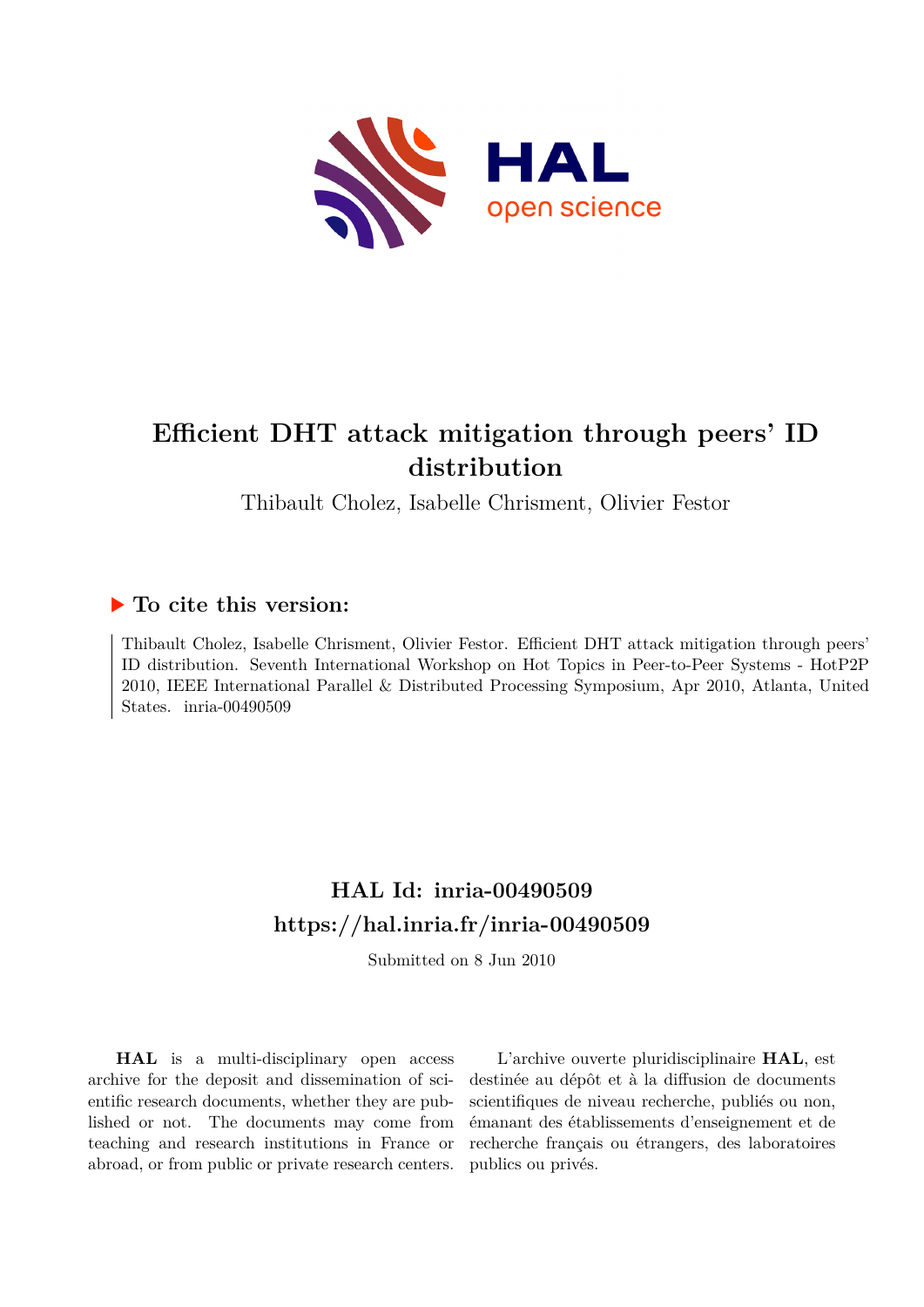# Efficient DHT attack mitigation through peers' ID distribution

Thibault Cholez, Isabelle Chrisment and Olivier Festor MADYNES - INRIA Nancy-Grand Est, France {thibault.cholez, isabelle.chrisment, olivier.festor}@loria.fr

*Abstract*—We present a new solution to protect the widely deployed KAD DHT against localized attacks which can take control over DHT entries. We show through measurements that the IDs distribution of the best peers found after a lookup process follows a geometric distribution. We then use this result to detect DHT attacks by comparing real peers' ID distributions to the theoretical one thanks to the Kullback-Leibler divergence. When an attack is detected, we propose countermeasures that progressively remove suspicious peers from the list of possible contacts to provide a safe DHT access. Evaluations show that our method detects the most efficient attacks with a very small falsenegative rate, while countermeasures successfully filter almost all malicious peers involved in an attack. Moreover, our solution completely fits the current design of the KAD network and introduces no network overhead.

*Index Terms*—DHT; KAD; Sybil attack; attack detection; attack mitigation; IDs distribution

#### I. INTRODUCTION

In our previous work on the KAD DHT [2], we highlighted two vulnerabilities that allow attackers to take control over DHT entries through distributed and localized attacks. Firstly, the possibility for peers to freely choose their KADID allows them to be placed as close as they want to any given indexed content. Secondly, to provide the best possible performances when searching for the stored contents, the routing algorithm of KAD always tries to store a published content on the closest nodes found around the related DHT entry. Combining these two properties enables few distributed peers, which choose their position in the DHT to be extremely close to a given entry, to take control over the indexation of this content by attracting all the related requests.

Such a control enables several functions which raise both privacy and security issues for users:

- Monitoring all requests emitted for a given indexed content (keyword or file) to know who is sharing it or looking for it;
- Polluting a keyword with fake files or a file with fake sources to disturb the network or promote honeypots;
- Eclipsing DHT entries to remove the related contents from the P2P network.

Our goal is to design a defense scheme which can protect a real DHT against distributed and localized attacks. Two solutions are possible: avoiding malicious peers to freely choose their place on the DHT or detecting them before sending service requests. The first solution leads to the problematic of identity management in P2P networks against Sybil attacks. We show in Section II-C that existing solutions which strongly constrain peers' ID are not yet suitable for real applications. Moreover, changing the identity management in KAD would need deep modifications in its design and source code, breaking backward compatibility.

We present here a very efficient and innovative solution to mitigate DHT attacks. It consists in detecting DHT attacks by comparing the abnormal peers' ID distribution introduced around the targeted entry to the theoretical IDs distribution. Thanks to our solution, the fact to freely choose peers' ID is not a major weakness anymore but a way to detect abnormal behaviors. We also introduce a countermeasure preventing malicious peers to receive service requests for the target. Besides being able to detect and mitigate attacks, our solution involves no network overhead and fits all the constraints of the current KAD P2P network.

This paper is structured as follows. Section II presents the research works related to DHT security issues and particularly in KAD. Section III analyzes measurements of safe peers' ID distributions from the real KAD network and proposes preventive rules against attacks. Section IV describes and evaluates our solution to detect localized DHT attacks and the countermeasure to filter malicious nodes. Finally, Section V concludes the paper and outlines our future works.

#### II. RELATED WORK

#### *A. The KAD DHT*

KAD is a widely deployed (∼3 million concurrent on-line users) P2P network based on the Kademlia distributed hash table routing protocol [8]. It is implemented by the eMule and aMule clients, which allow users to share files on this network. Several research papers have been written about large scale monitoring of the KAD network, with either crawler based [13] or passive [9] approaches.

Each KAD node has a 128 bits "KADID" determining its position in the DHT. All routing tasks are based on the XOR metric used to evaluate the distance between two peers or between a peer and a content. The routing table is composed of groups of contacts in a binary tree so that the closer an ID is to the current node, the better its knowledge of this part of the DHT is. The *Search* process is used to achieve any service on the DHT and is composed of two steps. The first step aims at finding the best possible peers near a DHT entry. This routing is done in an iterative way with parallel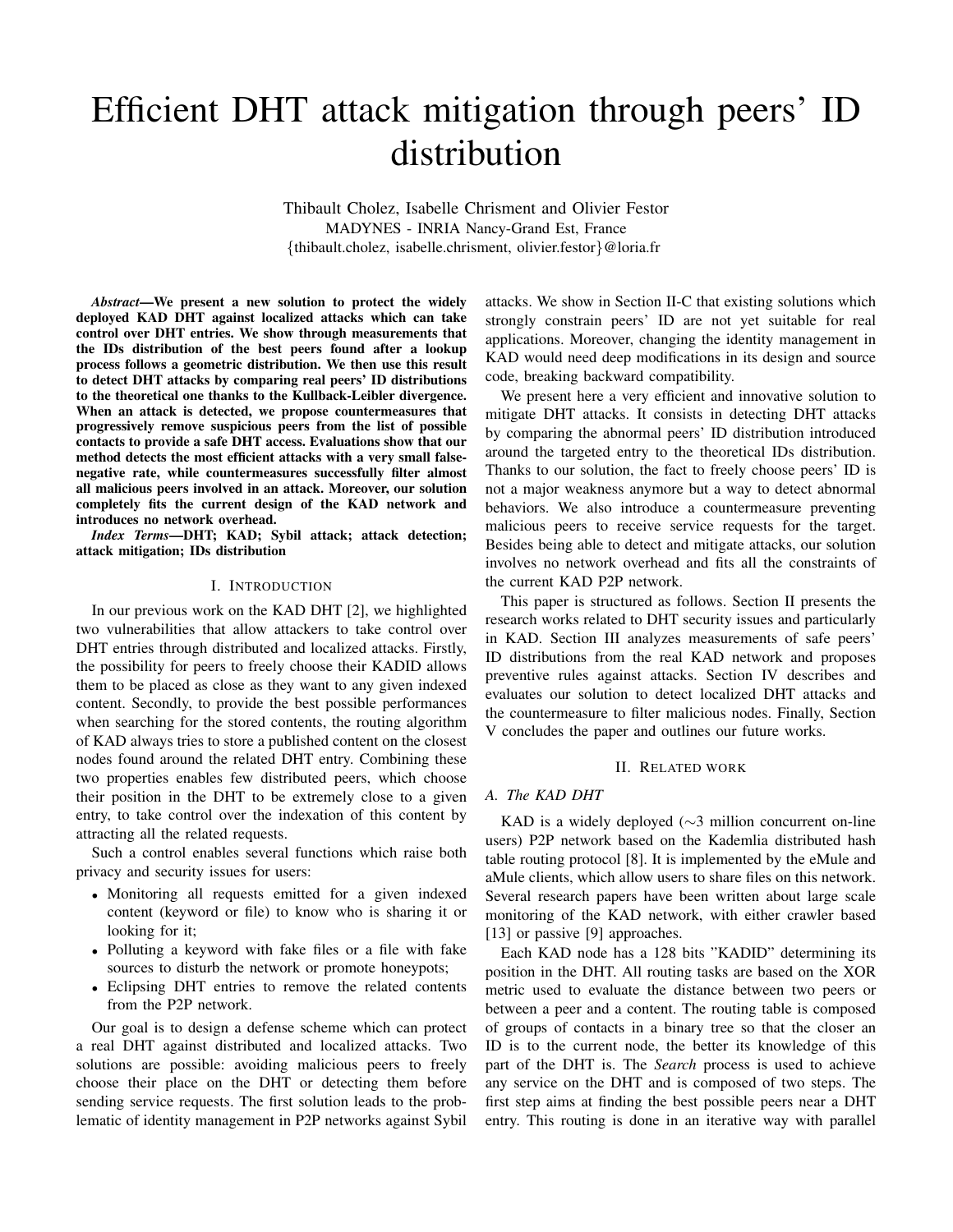lookups by using *KADEMLIA REQ* requests to discover new peers closer to the targeted address at each iteration.

When the list of the closest peers is set, the second step of the *Search* process sends KAD service requests to the 10 best peers found. As a file sharing application, the purpose of the KAD DHT is to index files and keywords. When a new file is shared, the raw data and all the keywords composing its name are hashed separately with a MD5 function generating a KADID for each piece of information. Those KADIDs are then published in the DHT. The peers being able to index a file or a keyword are those that are close enough to the published hash. This distance is called the "tolerance zone" of a KADID, and is set to the first common 8 bits (the most significant). However, although the theoretical tolerance zone is big (a 8 bits common prefix enables 16K nodes for a 4M peers network), the nodes returned by the DHT routing process are always much closer to the target (usually  $> 16$  bits). The double indexing scheme allows a peer to retrieve sources for a file, given a set of keywords. To publish a file, two types of service requests are sent:

- the *KADEMLIA2 PUBLISH KEY REQ* requests: sent towards the hash of the keyword to link it to a file
- the *KADEMLIA2 PUBLISH SOURCE REQ* requests: sent towards the hash of the file to link it to a source (a peer sharing the file)

After accepting a publication request for a given resource, a peer is in charge of indexing this specific content, and answering the related search requests.

#### *B. DHT security issues*

The main well-known security issue of DHTs is the Sybil attack. As described by Douceur [5], it consists in creating a large number of fake peers called the "Sybils", and placing them in a strategic way in the DHT to take control over a part of it. Steiner et al successfully launched this attack on KAD [14]. They injected  $2^{16}$  Sybils from a single computer in a small zone of the DHT, so that they were able to catch most of the publish and search requests for contents indexed within this zone. They also achieved more localized eclipse attacks making some keywords indexed on the Sybils disappear from the DHT. Another security threat of KAD consisted to overwrite the IP address of legitimate contacts in peers' routing table [15]. The KADID spoofing exploited at a large scale allowed attackers to partition the DHT and to do massive denials of service with few resources.

However, these two attacks were mitigated in the latest versions of KAD clients [1]. Several protection mechanisms have been introduced: 1) a protection against flooding reduces the efficiency of crawlers, 2) it is no longer possible to infect a peer's routing table with Sybils having the same or very close IP addresses (same /24 subnetwork), and 3) a threeway handshake prevents a peer to overwrite the IP address of another one in routing tables by claiming the same KADID. Classical Sybil attacks [14] on KAD which directly inject Sybils in routing tables became inefficient.



Fig. 1: Message exchange in a *Search* process under attack

| Type     | <b>KADID</b>                     | prefix  |
|----------|----------------------------------|---------|
| target   | 477221265829086C74988C40EFE63DAF |         |
| attacker | 477221265829086C74988C4070D6E0F1 | 96 bits |
| normal   | 477229E3D7CFC729F337ABBB69C983C6 | 20 hits |

TABLE I: Example of peers' ID

While protective rules have been set to protect the routing table from Sybil attacks, the lookup process remains unprotected, even in the latest versions. In fact, to control or disturb the indexation mechanism, [2] and [6] adopted a strategy focusing on the *Search* process instead of the peers' routing table. Few distributed peers (with different IP addresses) are placed closer than any legitimate peer to the targeted DHT entry as shown in Figure 1 and Table I. Additionally, to ensure that the inserted peers are found and attract all service requests, they cooperate to promote each other during the lookup process. In [2], the proposed architecture, HAMACK, allows us to monitor, eclipse or pollute any content stored in KAD with few resources ( $\sim$  20 nodes) while [6] proposed an efficient strategy to conduct eclipse attacks.

#### *C. Proposed solutions*

Many defense strategies described in the literature try to limit the Sybil attack. Proposed solutions are based on a strong identification of peers [4] or on a trusted central authority. In [11], the authors propose to bound the degree of overlay nodes by anonymous auditing to limit localized attacks. However, they also rely on a central certification to limit the number of Sybils. A strong identification being not adapted to many P2P applications, other strategies are possible to limit the Sybil attack. Some solutions consider that a distributed assignment with free identifiers is possible but, in compensation, must be verified by resource consuming proofs [10] or an underlying social network [16]. The most successfully completed protection against the Sybil attack [7] uses distributed certification coupled with a social network, but no studies so far apply the protection in a real network. Without limiting the number of Sybils, [3] improved the DHT lookup process under denial of service attacks performed through massive Sybil insertions. However, the authors do not consider the issue of localized attacks on DHT entries while their solution needs significant protocol modifications.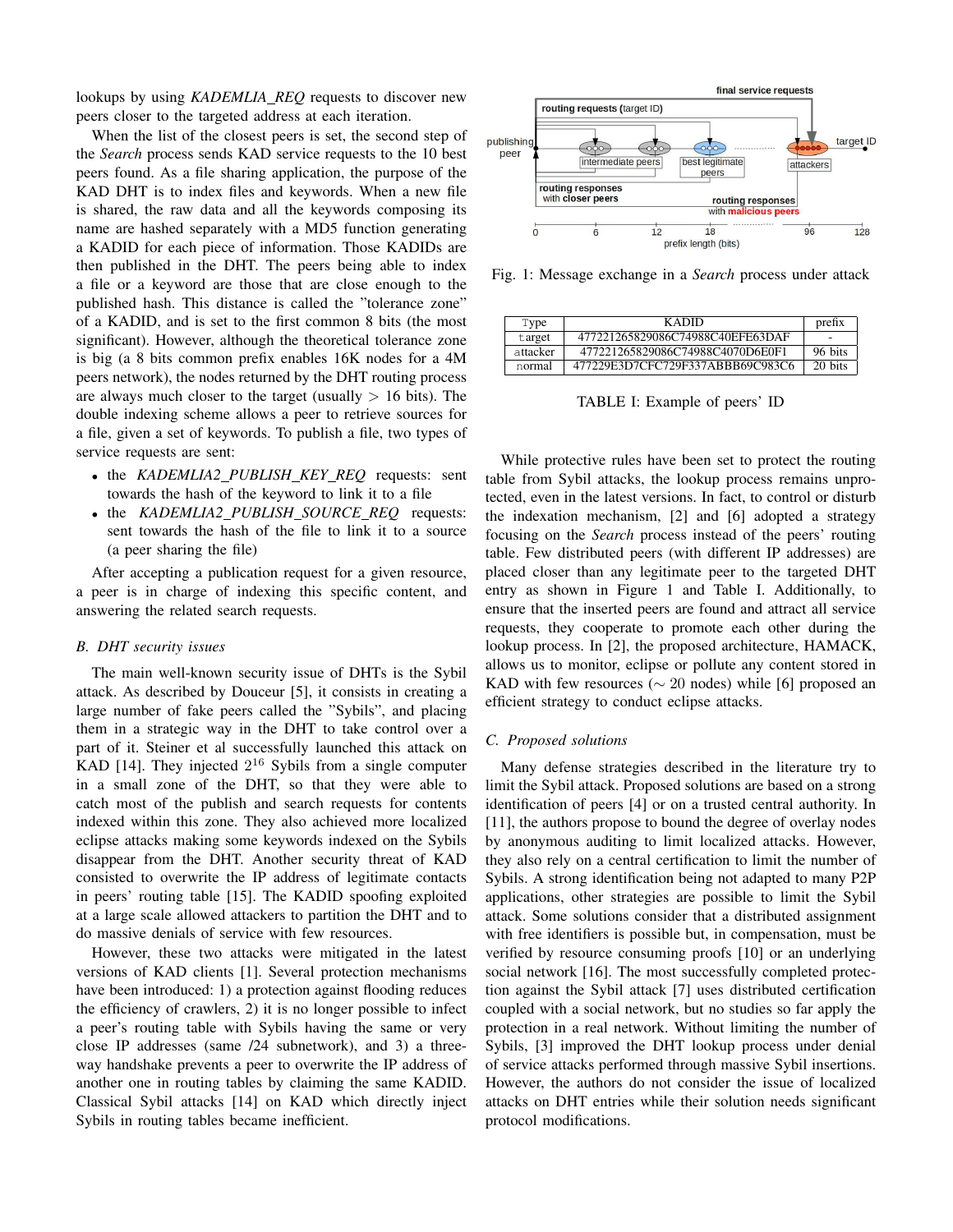Even if defenses against Sybil attacks have been largely investigated, the proposed solutions are only partially convenient. Each of them has drawbacks: strong constraints to be defined at the start of the DHT (social network), incompatibility with an open network (central authority), or too much overhead (crypto puzzles). No solution meets the requirements of KAD which can not rely on a managed support infrastructure and needs a full backward compatibility with older clients. Those constraints limit the possible modifications on the DHT and make the design of a defense scheme very challenging.

#### III. ANALYSIS OF PEERS' ID DISTRIBUTIONS FOR SAFE DHT ENTRIES

Localized attacks are very efficient on the KAD DHT because peers found during the lookup process are always sorted by distance to the target, and then requested in that order with service requests. If 10 or more peers of an attacker are found to be the closest to a DHT entry, they will attract all the requests thanks to their proximity to the target. However, managing to place several peers very close to a DHT entry has clearly visible consequences. We demonstrate that a localized attack introduces both proximity and density abnormalities in IDs distribution around its target. Therefore, to detect DHT attacks, we consider the unusual peers' ID distribution resulting from the placement of these malicious peers. The knowledge of common ID distributions and the observation of a real distribution returned by a DHT lookup allow us detect if a DHT entry is under attack, without any network overhead.

#### *A. Theoretical IDs distribution*

In KAD, like in most DHTs, the normal behavior of legitimate peers is to randomly choose their ID (128 bits KADID). If this random distribution is uniformly random, the average distance between two IDs is only defined by the number of peers in the DHT. Moreover, we can compute the number of potential peers sharing a given prefix with a target ID and infer a probability for any peer found after a lookup process to legitimately exist.

Let  $F$  be the function giving the mean number of peers sharing at least  $x$  bits with a target ID and  $N$  be the number of peers in the network. In our practical application for KAD, we consider a realistic number of 4 millions peers taking part in the DHT at the same time.

$$
F(x) = \frac{N}{2^x} \tag{1}
$$

with  $N = 4 \times 10^6$  and  $x \in [1, 128]$ . More precisely, the theoretical prefixes (number of common bits) distribution of peers' ID around a target ID follows a geometric distribution with parameter  $p = 1/2$ :

$$
P(X = k) = (1 - p)^{k-1}p
$$
 (2)

However, even if IDs distribution is well known at the network scale, we do not know if the best contacts found during a lookup process on the DHT reflect this distribution. As a peer only has a partial view of the network through its routing table, it relies on a lookup (in KAD called *Search*) procedure to find the best peers on which publishing or searching contents. It is difficult to infer if the peers found after a DHT lookup are close to the best potential peers existing in the DHT (given by the random ID generation). Moreover, several parameters can affect the routing efficiency of a peer (uptime, distance to the target ID...) and need to be considered.

#### *B. Real IDs distributions*

To confront the results of the KAD lookup algorithm to the theoretical random ID distribution, we ran an experiment that consists in requesting many lookups on safe DHT entries and writing for each lookup the best contacts found. We measured these real peers' ID distributions at the end of the lookup process (just before the second step when specific service requests are sent to the 10 best contacts found). At this stage, many contacts have been found in the tolerance zone of the target but we focus our attention on the ID distribution of the 10 best peers only.

We published 100 files over 60 hours. To be sure that no attack is currently targeting our files, the two keywords composing each file name and the raw data are randomly generated. The default KAD behavior is to publish the keywords every 24 hours and the files every 5 hours resulting in approximately 1800 ( $12 \times 100 + 3 \times 200$ ) publications on the DHT. For each publication, we monitored the contacts found by our client and computed the prefix shared between these contacts and the hash of the content to be published.

Figure 2 shows that the average common prefix size of the 10 best contacts found (which receive the service requests) is between 18 bits and 19 bits which is a very good result considering the number of potential peers sharing this prefix length in a 4 million peers DHT (between 15.25 and 7.6 from Table II). This result confirms the KAD routing efficiency since the 10 best peers found after the lookup process are nearly the 10 best peers actually existing in the DHT. Figure 2 also illustrates that the time spent in the network has no significant impact on the average common prefix of the 10 best contacts, despite the fact that the routing table consistency is improved over time. We can see a very small periodic variation of the average common prefix size. This small amplitude can be explained because KAD is mainly used in European countries and in China, the activity hours of these two regions being complementary.

We investigated several parameters potentially affecting the quality of the best found contacts. The DHT distance between the requesting peer and the target does not impact the routing efficiency. As seen in Figure 3, the average common prefix size of the best contacts remains stable. The lookup process probably hides the advantage that could be provided by the initial routing table when peers and contents are close in the DHT. In the same way, the type of published information (keyword or file), or the type of requested services (publish or search) have no impact on the quality of the found contacts.

Finally, the most important result concerning this experiment is given in Figure 4. For each publication, we counted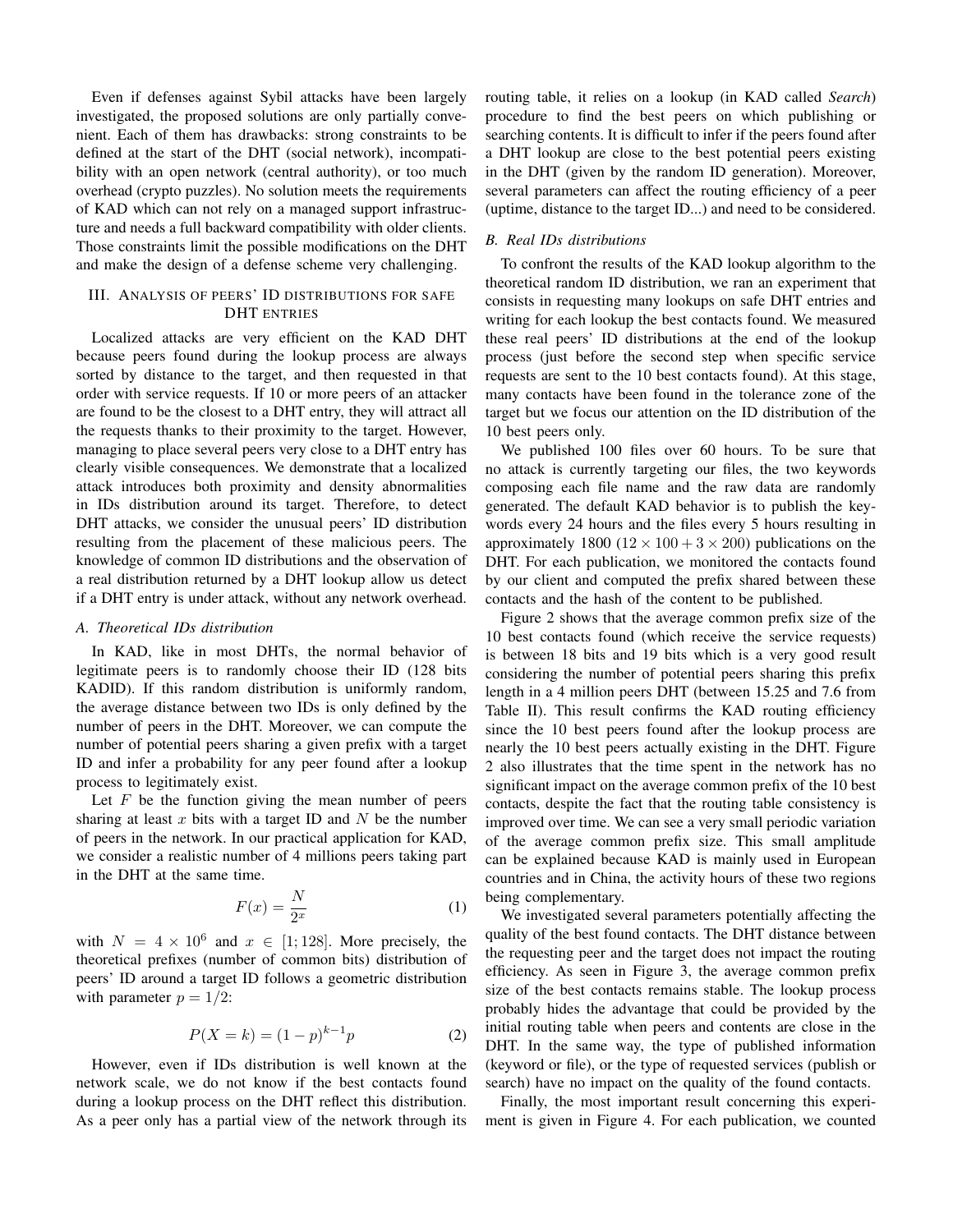

Fig. 2: Average common prefix of the 10 best contacts in time Fig. 3: Average common prefix of the 10 best contacts regarding the distance requester-target Fig. 4: Prefix distribution of the 10 best contacts

| Common prefix   | Mean number of peer | Theoretical number of peer |
|-----------------|---------------------|----------------------------|
| length          | found               | existing (on 4 million)    |
| 15              | 0.0196              | 122                        |
| 16              | 0.1667              | 61                         |
| 17              | 1.2647              | 30.5                       |
| 18              | 3.2255              | 15.26                      |
| $\overline{19}$ | 2.6274              | 7.63                       |
| $\overline{20}$ | 1.4118              | 3.81                       |
| $\overline{21}$ | 0.6078              | 1.9                        |
| $\overline{22}$ | 0.4118              | 0.95                       |
| $\overline{23}$ | 0.1274              | 0.48                       |
| 24              | 0.0588              | 0.24                       |
| $\overline{25}$ | 0.0392              | 0.12                       |
| $\overline{26}$ | 0.0196              | 0.06                       |
| 27              | 0.0098              |                            |
| 28              | 0.0098              | 0.015                      |

TABLE II: Mean number of peers among the 10 best contacts found sharing a given common prefix size with a target

the number of peers among the 10 best peers sharing a given common prefix with the target ID. It appears that, after the 17 bits prefix, the distribution exactly follows the theoretical peers' ID distribution described in the previous subsection. So, the KAD *Search* procedure is efficient enough to give a representative view of the closest peers possible. Above all, this result shows that the theoretical random ID distribution is sufficient to characterize the results obtained in a real lookup process. The normal behavior does not need to be described by a learning-based approach. We will rely on this strong result to detect DHT attacks.

With the knowledge of the common peers' ID distribution, we first define some preventive rules to avoid the most obvious attacks. In a second phase, we present a metric that can accurately detect the remaining attacks.

#### *C. Preventive rules*

Recent Sybil attack protection mechanisms introduced in KAD [1] demonstrated that few passive rules can mitigate the simplest attacks, without significant drawbacks. With the same idea, the following protective rules applied to the lookup process make an attack more difficult to realize.

*1) IP based protection:* Like the protection against Sybil attacks, we apply the same protection rules, already set to protect the routing table, to the peers found during the lookup process. Basically, for a given publication on the DHT, we forbid several hosts from the same subnetwork to be responsible for this entry. When publishing a content on the DHT, a peer must check that all the emitted replicated requests for this content will be sent to peers from different subnetworks. In this way, an architecture that would be able to catch all the requests is harder to set up. This protection aims to distribute peers in charge of a DHT entry on the IP-network scale.

*2) Discarding too close nodes:* A second protection consists in setting a minimum distance between the target ID and the closest responsible peers, according to the normal peer behavior. As shown previously, we can assume that legitimate peers randomly choose their ID. So, we can define a threshold beyond which closer peers become very unlikely and suspicious to attack the DHT entry. Without any protection, any peer can index a content when sharing at least 8 bits with the target ID. In other words, any peer sharing between 8 bits and 128 bits with a target ID can be selected to receive final service requests. However, peers sharing a very high common prefix (i.e. between 28 and 128 bits) are unlikely as illustrated in Figure 4. So, we define a minimum distance between the target ID and the closest responsible peers of 28 bits, which modifies the range of the tolerance zone from [8;128] to [8;28]. The lookup process will discard any peer closer than 28 bits to the target without decreasing the DHT efficiency. Nevertheless, this protection is not sufficient as localized attacks involving many peers sharing 28 bits with the target can still manage to get all the requests.

#### IV. DETECTION AND PROTECTION AGAINST LOCALIZED ATTACKS

#### *A. Detecting attacks with Kullback-Leibler divergence*

To detect attacks, we compare the 10 best peers distribution to the theoretical distribution previously described. The 10 best peers are the most significant to consider: as they are selected to receive service requests, they are the root of an attack.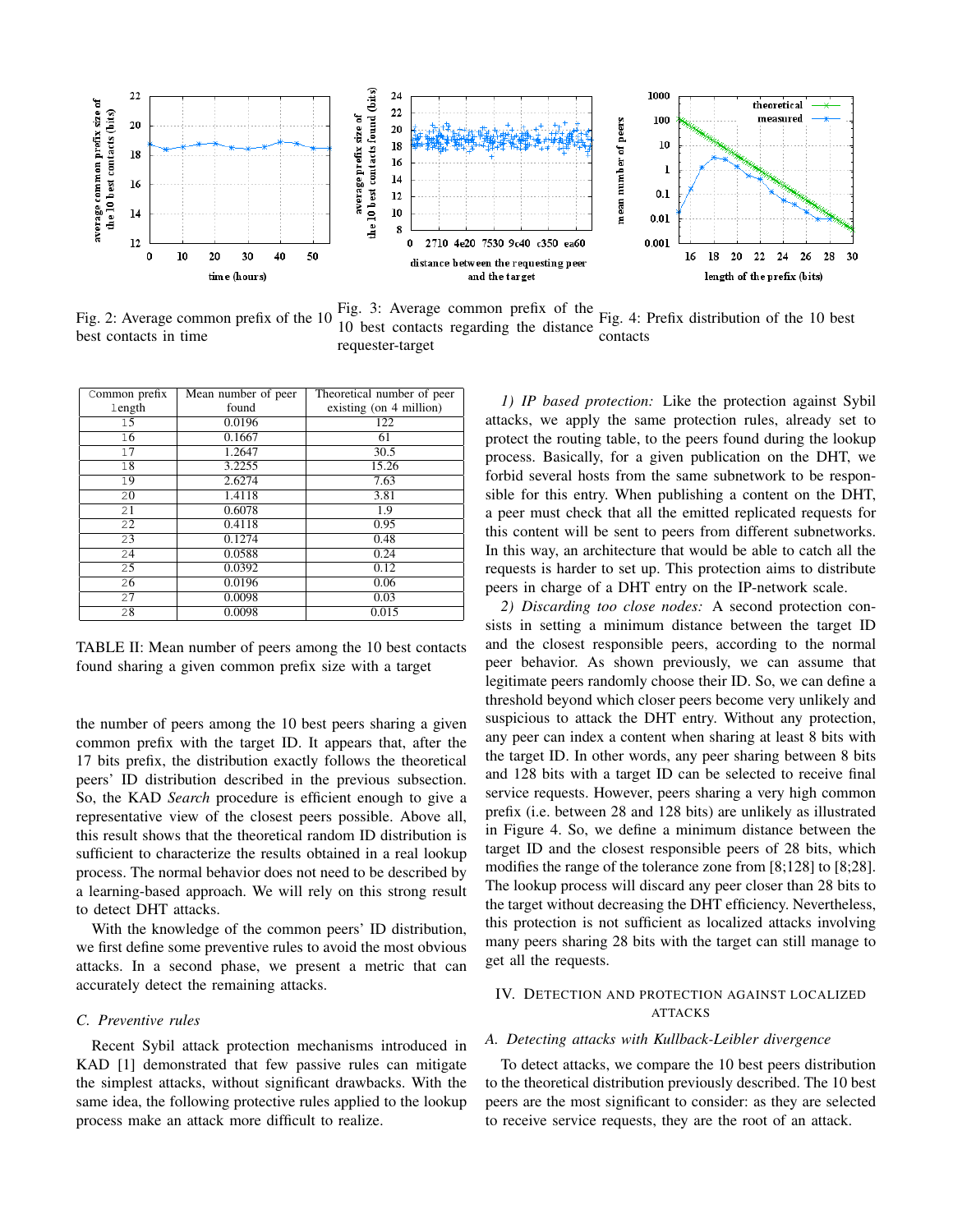The major difficulty is that the few best peers constitute a too small sample size to get results from the common statistic tools comparing distributions. We first tried the chisquare and the Kolmogorov-Smirnov methods to compare IDs distributions but they are unable to give interesting results in our situation. In our case, we noticed that a metric based on the Kullback-Leibler divergence (also called G-test) gives much better results to detect an attack. In fact, it is known to be more efficient for empirical distributions with a small number of observations [12]. Given the probability distributions M and T of a discrete random variable, the K-L divergence between M and T is defined as:

$$
D_{KL}(M \mid T) = \sum_{i} M(i)log \frac{M(i)}{T(i)}
$$
(3)

We define a discrete random variable taking 11 values representing the distribution of common prefixes between 18 bits and 28 bits. T represents the theoretical geometric distribution of the IDs, with parameter  $1/2$ . M is the prefixes distribution of the 10 best contacts found at the end of a lookup process. Table III shows the values defined for T and two distribution examples for M. To detect attacks, we do not consider IDs with a common prefix under 18 bits for two reasons. First, we showed in Table II that focusing on the 17 bits prefix or less would only permit an attacker to capture in average 1.26 out of the 10 requests, while being in competition with many legitimate peers. Second, as seen in Figure 4, the average distribution currently observed in KAD of the best contacts follows the geometric distribution  $(1/2)$  from the 18 bits prefix. This bound can evolve to higher prefixes if the number of peers in the DHT increases (i.e. 19 bits if the number of peers doubles) or to lower if it decreases. Concerning the other bound of 28 bits prefixes, we mentioned previously why closer contacts should be filtered preventively.

The K-L divergence is a non-symmetric measure  $D_{KL}(M |$  $T$ )  $\neq D_{KL}(T \mid M)$ . In our case, comparing the divergence of T from M is more significant to detect attacks. For each common prefix between 18 and 28 bits for which peers are found  $(M(i) \neq 0)$ , the measured distribution for this prefix is compared to the theoretical distribution and added to the global K-L divergence. Highest prefixes (with small T values) and contacts grouped on a single prefix (resulting in a high M value) generate a big increase of the divergence which is relevant to detect attacks. The K-L divergence gives the advantage to be effective with a small sampling and its incremental computation can tell which value of the distribution increases the most the divergence, what will be useful to apply precise countermeasures in case of attacks. However, the K-L divergence does not give a probability of similarity between the two distributions but a relative value. So, we have to define which value of K-L divergence indicates an attack.

#### *B. Evaluation with simulated attacks distributions*

To define a detection threshold, we computed the K-L divergence for two sets of distributions representing two situations: a lookup process for safe or attacked DHT entries. The first

| # of malicious  | # of prefixes  | Repartition of              | # of generated |  |
|-----------------|----------------|-----------------------------|----------------|--|
| peers inserted  | targeted       | the peers                   | distributions  |  |
| 5               |                |                             |                |  |
| 5               | 3              | $2 - 2 - 1$                 |                |  |
| 5               | 5              | $1 - 1 - 1 - 1 - 1$         | 6              |  |
| 10              |                | 10                          |                |  |
| 10              | 2              | $7 - 3$                     | q              |  |
| 10              | $\overline{c}$ | $5 - 5$                     | 9              |  |
| 10              | 3              | $5 - 3 - 2$                 | 8              |  |
| $\overline{10}$ | 4              | $4 - 3 - 2 - 1$             |                |  |
| 10              | 5              | $4 - 2 - 2 - 1 - 1$         | 6              |  |
| 10              | 6              | $2 - 2 - 2 - 1 - 1$         | 5              |  |
| $\overline{10}$ |                | $2 - 2 - 2 - 1 - 1 - 1 - 1$ |                |  |
| 10              | 10             | $1 - 1 - 1 - 1 - 1 -  - 1$  |                |  |

TABLE IV: Possible repartition of peers with common prefixes between 18 & 28 bits

set of distributions is based on the results of many lookups for randomly generated data, as described in Section III. The second set of distributions is simulated to represent attacks.

*1) Simulation of attacks:* An attack on a DHT entry can lead to different peers'ID distributions, regarding the parameters (number of malicious peers involved, proximity to the target...) used by the attacker. Basically, an attacker must answer two questions: How many peers to insert? On which prefixes? As explained, our detection mechanism consider prefixes distribution of the 10 best peers sharing a common prefix between 18 bits and 28 bits. Because malicious peers can have a very high uptime, we consider that all inserted malicious peers are found during the lookup process. So, to simulate attacks distributions, we first initialize a distribution with, for each observed prefix size, a number of peers close to the real mean number provided by our observations. We then modify this set of peers by adding malicious peers according to different placement strategies (Table IV) and we compute the new distribution of the 10 best contacts.

In Table IV, the first line represents all attack distributions for which 5 malicious peers are inserted on a single prefix, resulting in the generation of 11 different distributions (one for each prefix between 18 and 28 bits). Regarding the different repartition of peers provided by each simulated distribution, an attack is more or less efficient and easy to detect. For example, 10 malicious peers inserted to share 28 bits with the target would easily attract requests but should also trigger our detection system. At this step, we do not consider massive insertions of malicious peers to evaluate the detection mechanism. In fact, our detection mechanism only considers prefixes distribution of the 10 closest peers found after a lookup. For example, a strategy based on 15 malicious peers distributed on three prefixes like  $[5 * 20; 5 * 21; 5 * 22]$ just appears as  $[5 * 21; 5 * 22]$  to our detection mechanism. So, we do not need to simulate all attacks inserting more than 10 malicious peers to evaluate our detection system. Nevertheless, the countermeasure described further will deal with all malicious peers.

*2) Evaluation of the K-L divergence:* Finally, we evaluate the K-L divergence for these two sets of distributions, to find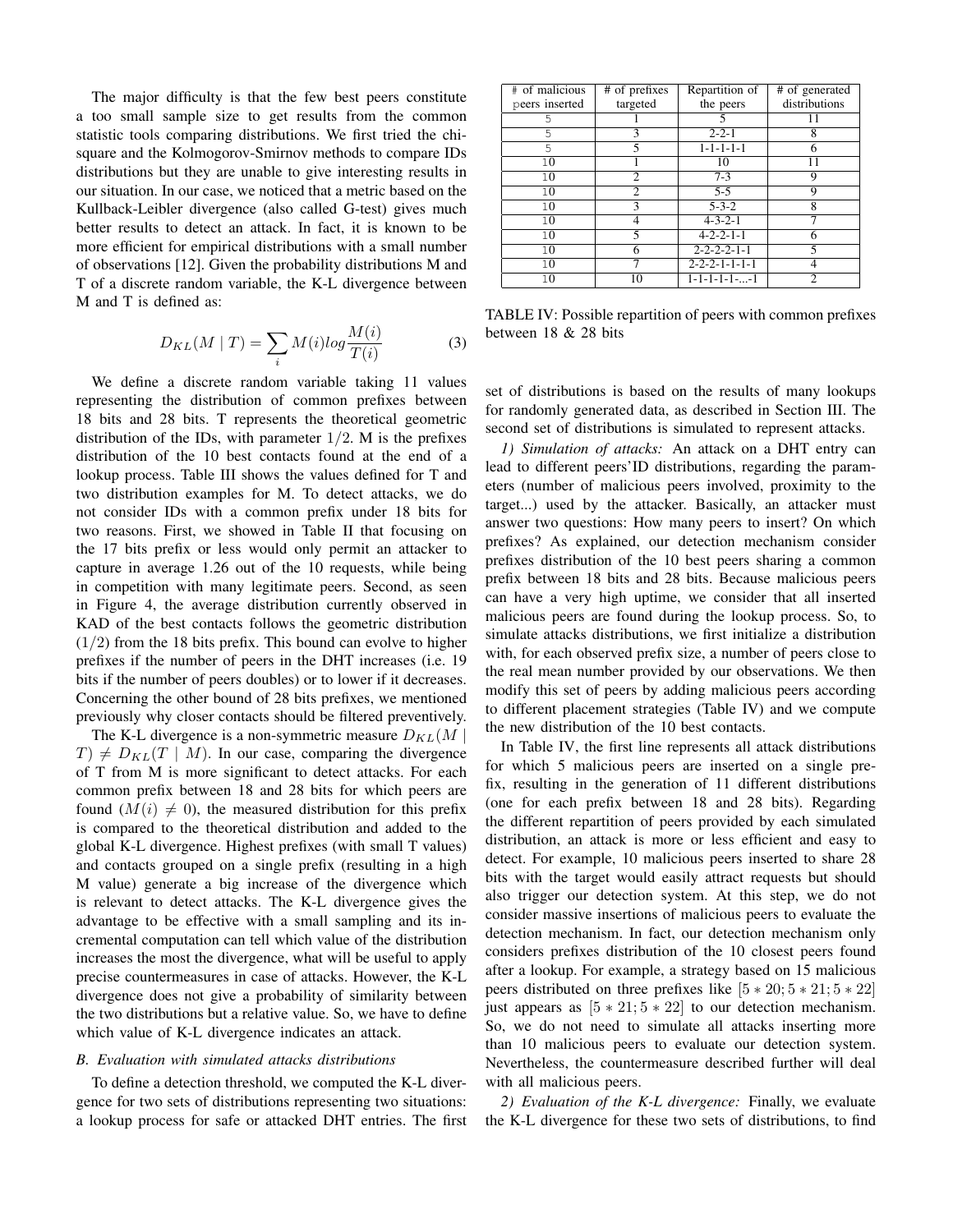| Prefix                   | 18  |                               | ΩΩ<br>ZU                      | - 1  | $\sim$<br>-- | $\sim$<br>ت   | ~      | سد    | ZU  | -              | ∠ບ         |
|--------------------------|-----|-------------------------------|-------------------------------|------|--------------|---------------|--------|-------|-----|----------------|------------|
| (attack)<br>М            |     |                               |                               |      |              |               |        |       | U.J | ∪.J            |            |
| $\sim$<br>(safe<br>-11   | U.O | $\mathbf{v} \cdot \mathbf{v}$ | $\mathbf{U} \cdot \mathbf{I}$ | v. i |              |               |        |       |     |                |            |
| $\overline{\phantom{0}}$ |     | 'വ്                           | രര                            | 104  | /റാ<br>∸     | 706<br>∸<br>ᅩ | n<br>∸ | 'റ്റ് | 7എ  | /210<br>-<br>∸ | .7011<br>∸ |

TABLE III: Distributions compared with K-L divergence to detect attacks



Fig. 5: False positive and false negative rates regarding the K-L divergence threshold

the proper detection threshold. The K-L divergence applied to the set of normal publications gives a mean divergence of 0.41 with a standard deviation of 0.24. To find the best threshold possible, we increase the allowed divergence while measuring the number of wrongly detected distributions. False negatives are undetected distributions from the data set of simulated attacks and false positives are safe distributions detected as attacks. Figure 5 shows that a K-L divergence of 0.7 is a good trade-off threshold to detect most DHT attacks with a good false-negative rate (7.95%) without detecting too many normal distributions (8.65%) as dangerous. With a closer look at our traces, we saw that the most dangerous attacks involving the insertion of 10 peers among the best are detected with a very small false-negative rate of 1.56%.

Attacks involving only 5 peers are harder to detect, with a false-negative rate of 21.73%, because of their smaller impact on the IDs distribution. However, such attacks involving few peers can not manage to fully control a DHT entry. Nevertheless, the system is still able to detect the most efficient configurations. A detailed analysis reveals that we mainly loose two types of inoffensive distributions:

- Attacks only targeting the 18 bits prefix. However such attacks are not efficient because they miss many requests sent to closer peers (19 bits prefix or better) and they are resource consuming because of the competition with legitimate peers at this prefix.
- Attacks with 5 peers distributed on more than 3 prefix under 23 bits. However, such attacks distributed on several prefixes are unlikely because they must rely on the absence of legitimate peers on their highest prefixes to not be detected, and they face a high competition with legitimate peers on their lowest prefixes.

Our simulations assume that legitimate peers and attackers have the same visibility through the lookup process. However the reachability of a peer can be linked to its uptime and malicious peers can have a lower churn-rate than normal peers. Although this parameter can not be taken into consideration in our simulations, this is the basic DHT function to make any contact to be found and reachable. Even if this parameter should be considered in future real experiment, it does not call our solution into question.

In summary, effective attacks that need the insertion of many peers are fully detected while undetected attacks insert not enough peers, or too far from the target, to be dangerous. The more efficient an attack is, the easier it is to detect. Now that we can detect DHT attacks by analyzing prefixes distributions, the last part presents how a peer can protect its service requests from malicious peers when an attack is detected.

#### *C. Countermeasure*

*1) Progressive filtering of attacked prefixes:* Input: contact\_list [ ]; prefixes\_distribution [ ]; KL\_increments [ ]; KL\_div; max\_div; **Output:** updated contact list [ ] foreach prefix *in prefixes distribution* do KL\_increments.add(partial\_KL\_div( $prefix$ )); end  $KL\_div = SUM(KL\_increments);$ while KL div > max div *AND*  $MAX(KL$  increments) > 0 do prefix=KL\_increments.index(MAX(KL\_increments)); remove contacts(contact list, prefix); remove\_distance(KL\_increments, prefix); KL\_div=SUM(KL\_increments); end

Algorithm 1: Countermeasure to mitigate DHT attacks

Our countermeasure progressively removes peers whose prefix contributes the most to the measured K-L divergence. The procedure is described in Algorithm 1 which is executed when a distribution is detected as an attack. It provides an updated and safe contact list to send service requests. The countermeasure shares similarities with the detection mechanism: it takes place after a DHT lookup (it protects any type of service performed on the DHT) and compares the same distributions of common prefixes between 18 bits and 28 bits with the K-L divergence. Considering the first 10 best peers is sufficient to detect an attack, but not to remove all malicious contacts. The countermeasure updates and checks the 10 best peers distribution each time malicious peers are removed from the contact list. If an attacker places many peers near the target, they are progressively removed from the 10 best peers on each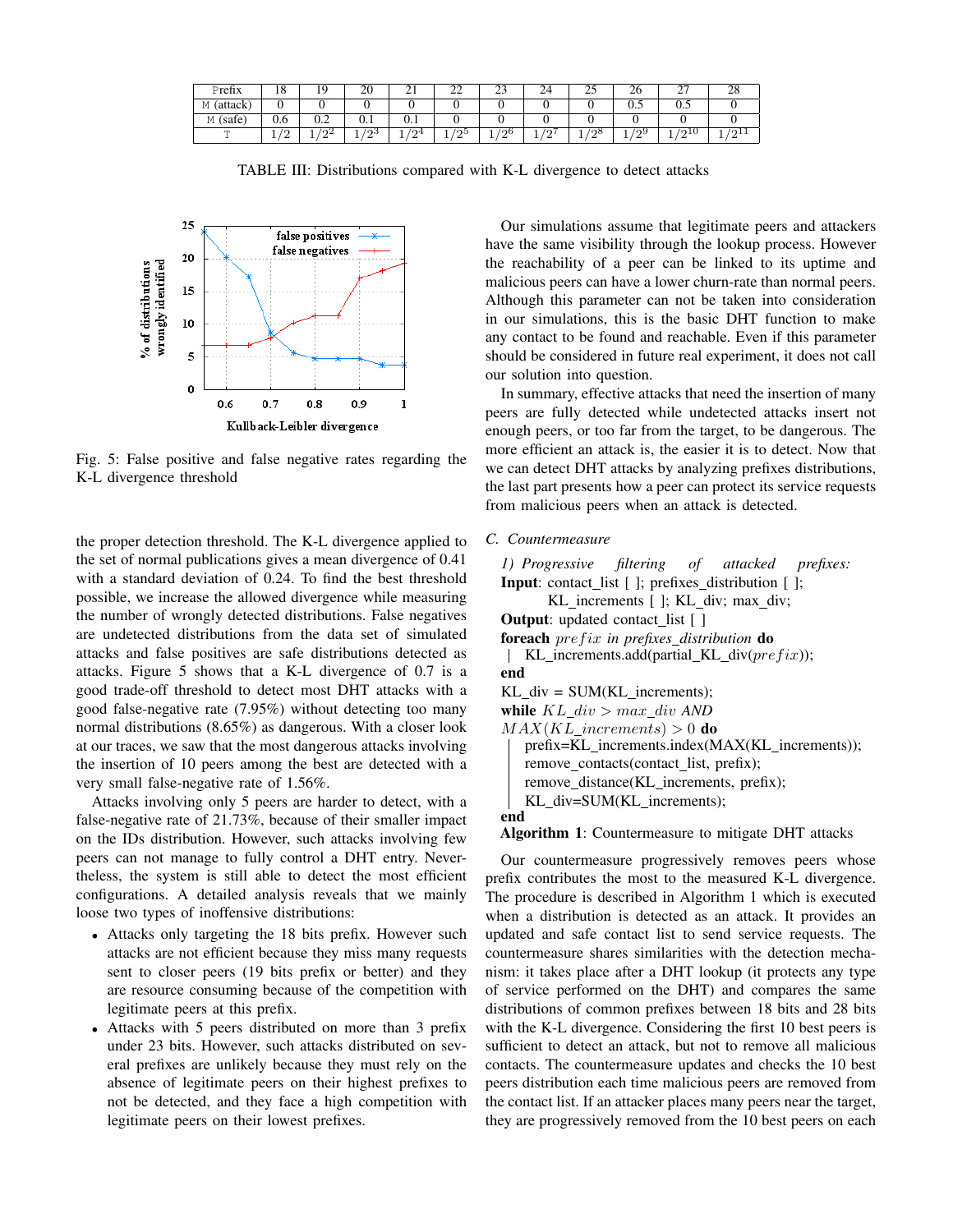iteration, until the updated distribution of the 10 best peers becomes safe, or that no prefix remains with a distribution superior to the theoretical one.

If needed, remaining contacts with lower common prefixes (17 bits or less) browsed during the lookup process are selected to complete the left places among the new list of the 10 best peers, without requesting any new lookup. This progressive approach has the advantage to avoid malicious peers while preserving the less suspicious peers among the best found. In this way, the routing efficiency does not decrease much in case of false-positives.

*2) Evaluation:* To evaluate our countermeasure, we used the same distributions sets than previously to estimate the detection threshold. We counted the average number of contacts removed by the countermeasure for each distribution previously detected as an attack in function of a value chosen as the maximum allowed divergence. We defined 0.7 (the same value than the detection threshold) as the more relaxed maximum divergence to consider to weaken the attack. Figure 6 shows that the procedure successfully adapts the response to the number of peers inserted. The number of removed contacts matches exactly what could be expected for the different attack cases. First, looking at the distributions set of real safe publications, false-positives distributions are just slightly impacted by countermeasures, just 2 or 3 good contacts from these distributions will be removed. In the opposite, the distributions set representing attacks with 10 malicious peers is highly affected by our countermeasure, with an average deletion between 8 and 10 malicious contacts. So, our solution succeeds to mitigate the most dangerous attacks. Finally, attack strategies based on 5 peers are also severely mitigated. In average, the countermeasure deletes between 4 and 5 malicious contacts in the corresponding distribution set.

Like the detection threshold, the maximum allowed divergence is a parameter that can be balanced to avoid falsepositive distributions (with good peers) to be much affected. According to Figure 6, we consider that a maximum allowed divergence between 0 and 0.3 is good to highly mitigate attacks. If we consider the worst case, where the countermeasure removes all contacts with a 18 bits prefix or better, the published information will still remain close to the DHT entry. In fact, from our observations of safe publications, Table V indicates that the 10 best remaining peers have, in average, common prefixes between 17 bits and 15 bits. This result is far from the minimum distance of 8 bits defined to be the tolerance zone in KAD. Besides, in the worst case, the computation cost of the countermeasure keeps being negligible with a O(1) complexity: one iteration per prefix between 18 bits and 28 bits to be removed, and for each iteration, update operations are limited to scan fixed size tables.

Finally, the whole defense scheme to protect the DHT against localized attacks is presented in Figure 7. Our solution can be implemented in a future release of KAD clients, directly protecting them against DHT attacks, while keeping a full compatibility with older clients and ensuring the durability of the network. Moreover, our defense scheme can be applied



Fig. 6: Average number of contacts removed among the 10 best by the countermeasure

| Prefix                    | Avg number of contacts |
|---------------------------|------------------------|
| $\mathbf{1}^{\mathbf{3}}$ | 0.60                   |
| 14                        | 1.36                   |
| 15                        | 2.78                   |
| 16                        | 3.62                   |
|                           | 3.75                   |

TABLE V: Best remaining contacts with prefix under 18bits

as described with no overhead to every DHT whose lookup process is not delegated to intermediate peers, and on which stored information are replicated on several peers (a common solution to fight against churn).

*3) Mitigating massive malicious peers insertions:* Even if our solution mitigates localized attacks, an attacker with many resources (hundreds of IP addresses) can still manage to attract many requests for the target. First, the attacker must insert many malicious peers on each prefix between 18 bits and 28 bits to make them removed by the countermeasure. Second, the attacker must overcome the number of legitimate contacts sharing a 17 bit common prefix and less with malicious ones. Such an attack can not be directly detected through a single lookup process because those IDs are too far from the target to follow the geometric distribution.



Fig. 7: Full defense scheme applied to KAD